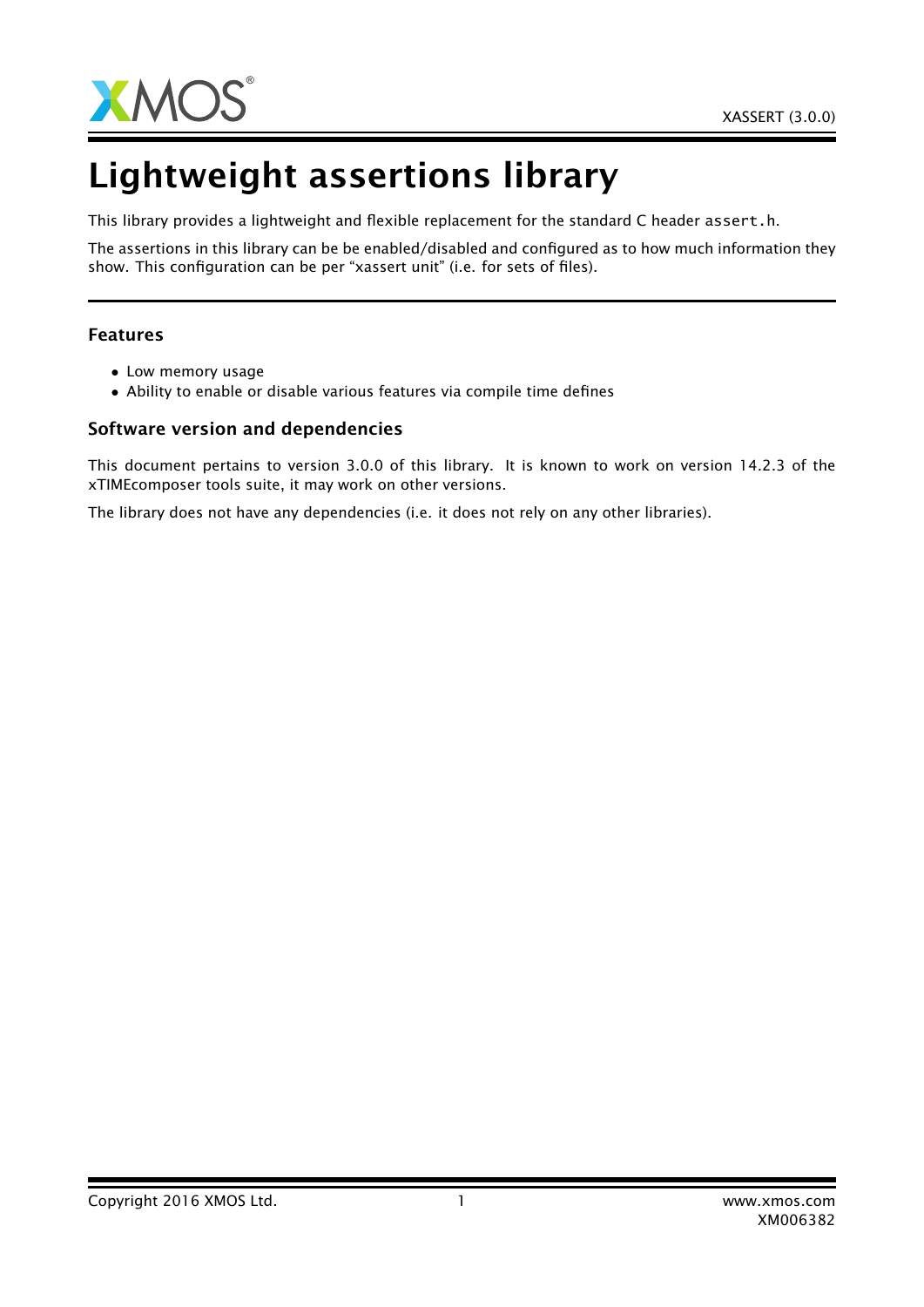



### 1 API

To use the module you need to use lib\_xassert in your application and include the xassert.h header.

#### 1.1 Assertions

An assertion can be inserted into code with the assert macro e.g.:

 $assert(i < n);$ 

Optionally a debug message can be added with the msg macro:

assert( $i < n$  && msg(" $i$  must be less than the array bound"));

If assertions are enabled and the expression in the assertion is false than a trap will occur.

#### 1.2 Unreachable

If the logic of a program dictates that certain code cannot be reached, the unreachable macro can be used e.g.:

```
switch (message) {
case 0:
   ...
case 1:
   ...
default:
  unreachable("message must be 0 or 1");
  break;
}
```
If assertions are enabled then this macro will cause a trap if executed.

#### 1.3 Fail

A failure can be indicated with the fail macro e.g.:

```
if (\text{reg_value} != 0xA5)fail("device not connected properly")
```
A fail will always cause a trap if executed. A failure differs from unreachable in that an unreachable macro should never execute in a correct program whereas a fail could happen in catastrophic circumstances even if the program is correct.

#### 1.4 Controlling assertions

Assertions can be enabled/disabled via command line options to your application build. The following defines can be set by using the -D option to the compiler. For example, the following in your application Makefile will enable line numbers in assertion messages:

```
XCC_FLAGS = ... -DXASSERT_ENABLE_LINE_NUMBERS=1
```
The following defines can be set:

XASSERT\_ENABLE\_ASSERTIONS This define can be used to turn assertions on or off (defaults to 1). XASSERT\_ENABLE\_DEBUG This define will cause assertions to print out the failing expression before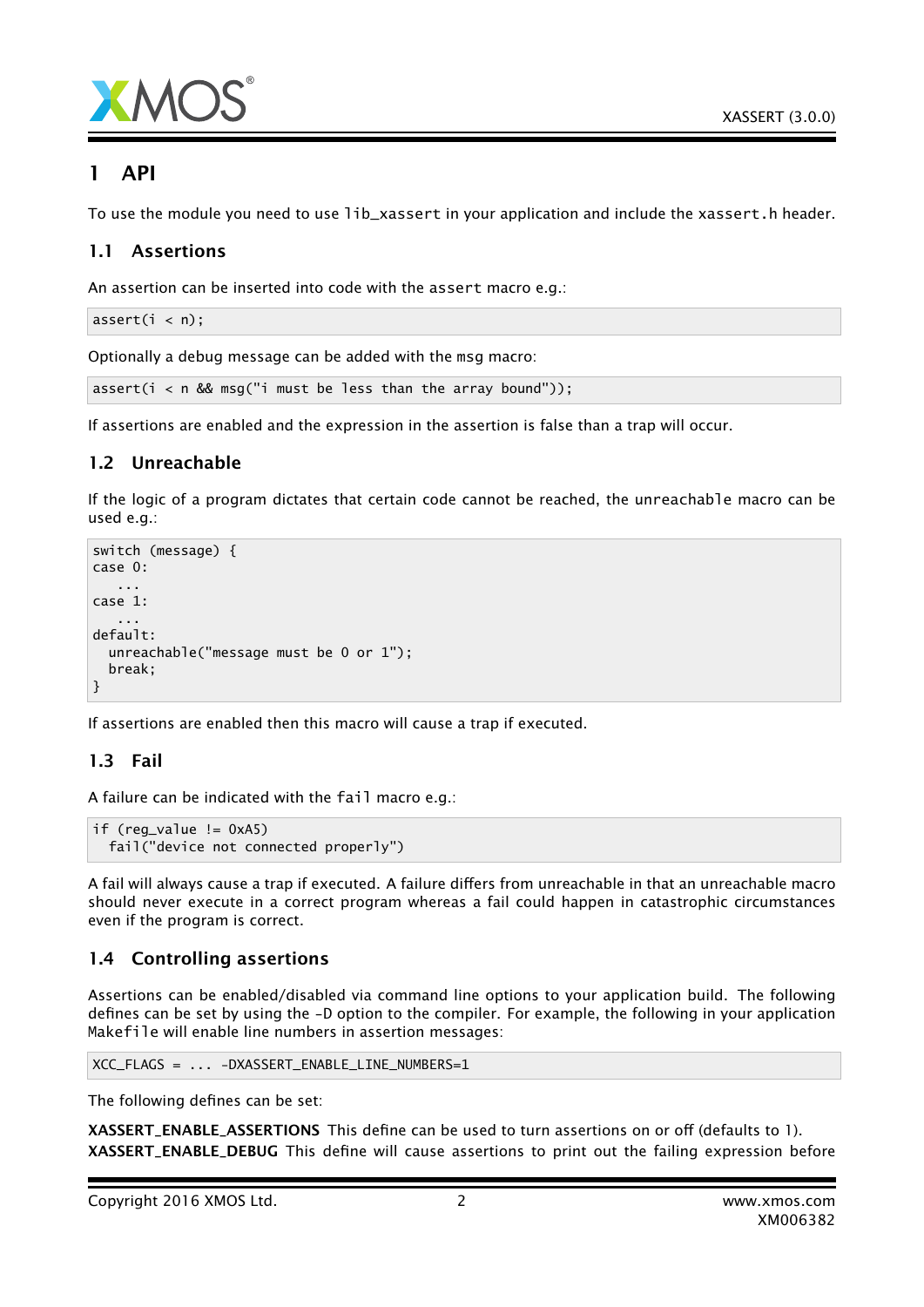

trapping (defaults to 0). Note that this option could significantly increase the code size of your application.

XASSERT\_ENABLE\_LINE\_NUMBERS This define will cause assertions to print the file and line number of the assertion before trapping. Note that this option could significantly increase the code size of your application.

If XASSERT\_UNIT is defined when xassert.h is included then all the assertions in that file belong to that unit. Assertions can then be controlled per debug unit. The mechanism is similar to that used in module\_logging.

- XASSERT\_ENABLE\_ASSERTIONS\_[xassert unit] Enable asserts for a particular debug unit. If set to 1, this overrides the default set by XASSERT\_ENABLE\_ASSERTIONS for that debug unit.
- XASSERT\_ENABLE\_DEBUG\_[xassert unit] Enable debug messages for a particular debug unit. If set to 1, this overrides the default set by XASSERT\_ENABLE\_DEBUG for that debug unit .
- XASSERT\_DISABLE\_ASSERTIONS\_[xassert unit] Disable asserts for a particular debug unit. If set to 1, this overrides the default set by XASSERT\_ENABLE\_ASSERTIONS for that debug unit.
- XASSERT\_DISABLE\_DEBUG\_[xassert unit] Disable debug messages for a particular debug unit. If set to 1, this overrides the default set by XASSERT\_ENABLE\_DEBUG for that debug unit .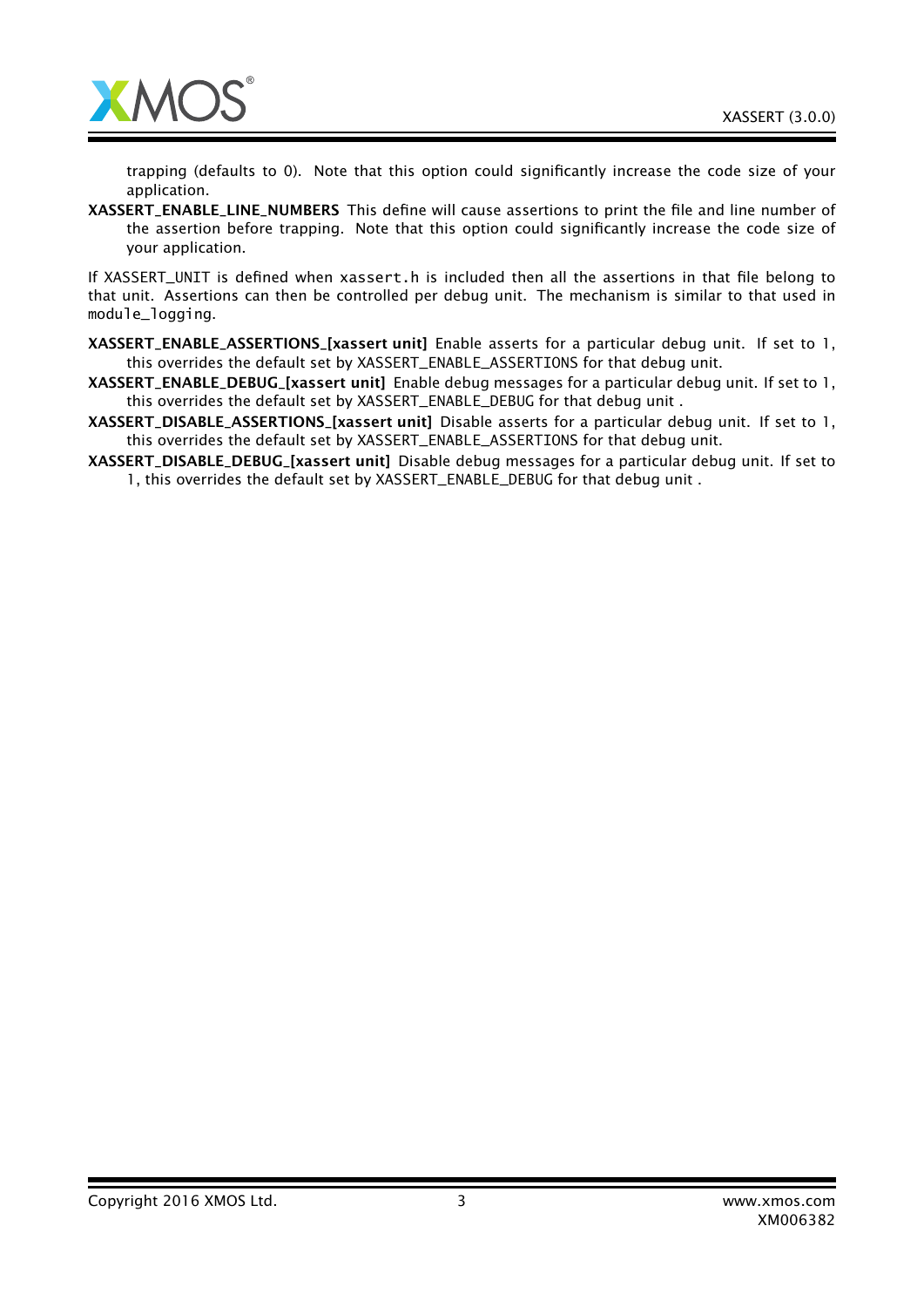

## APPENDIX A - Known Issues

There are no known issues with this library.